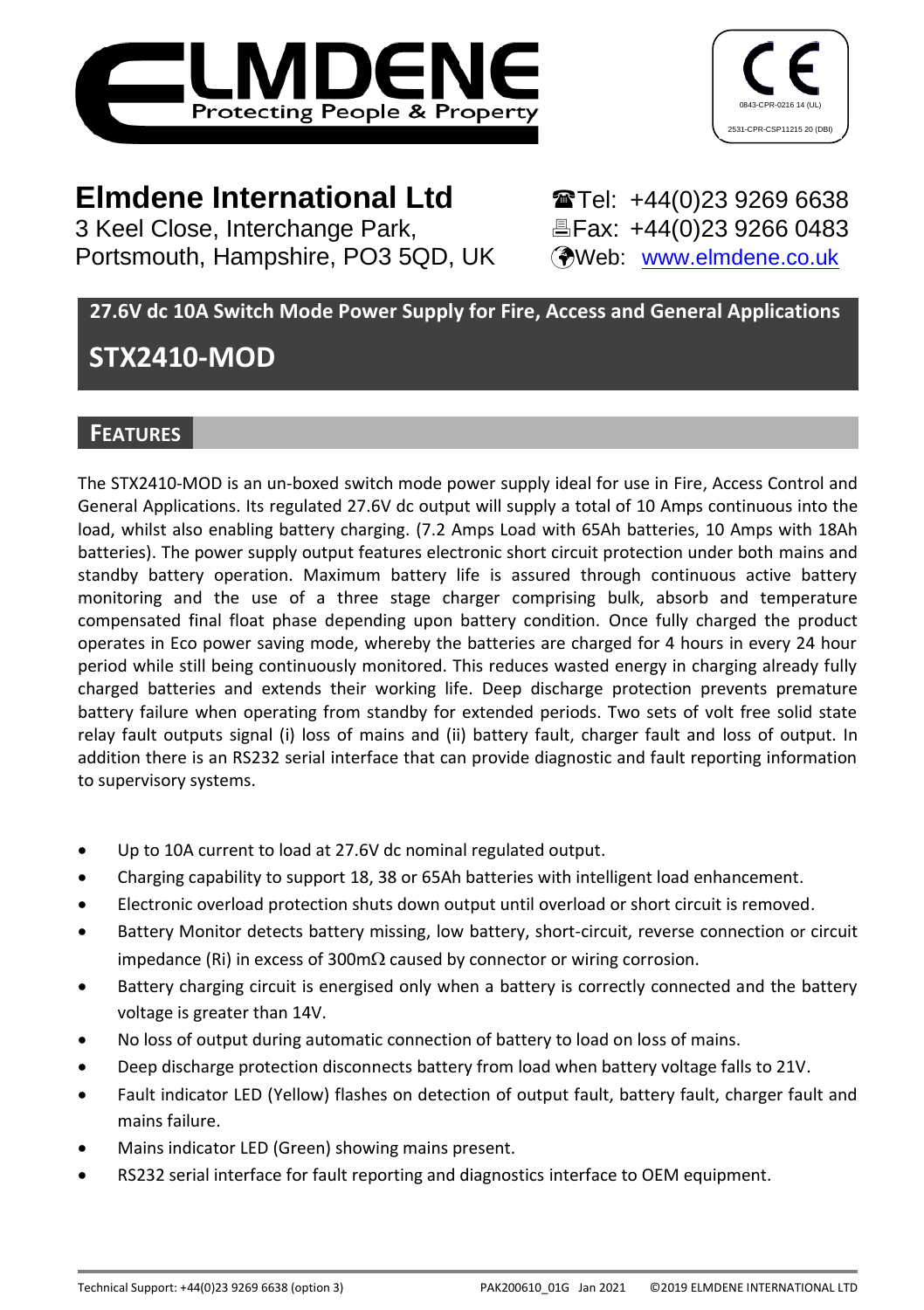

# **SPECIFICATION**

#### **Mains Input**

| <b>Rated Voltage</b> | $110 - 240V$ ac                    |
|----------------------|------------------------------------|
| Frequency            | 50/60 Hz                           |
| Input current        | < 4.0 Amps at full load            |
| Inrush current       | 30A Max at 25 °C 110V ac for 10 ms |
| Fuse                 | T4.0A. 20 mm. 250V ac HRC          |

### **Output**

| Voltage at full load                |                                                                |                                                                    |               |  |
|-------------------------------------|----------------------------------------------------------------|--------------------------------------------------------------------|---------------|--|
| Mains power                         | 26.0 - 28.5V dc (27.6 V nominal)                               |                                                                    |               |  |
| Battery standby                     | $18 - 26.0V$ dc                                                |                                                                    |               |  |
| Ripple                              | <100 mV pk - pk max @ Rated Voltage                            |                                                                    |               |  |
| Fuse                                |                                                                |                                                                    |               |  |
| Load                                | F10.0A                                                         |                                                                    |               |  |
| Battery                             | F10.0A                                                         |                                                                    |               |  |
| Overload                            |                                                                | Electronic shutdown at 15A until overload or short circuit removed |               |  |
| <b>Battery mode selected</b>        | 18 Ah                                                          | 38 Ah                                                              | 65 Ah         |  |
| <b>Continuous Output Current</b>    |                                                                |                                                                    |               |  |
| No charging (Imax B)                | 10.0A                                                          | 10.0A                                                              | 10.0A         |  |
| With charging $($ Imax A $)$ – 220V | 10.0A                                                          | 8.0A                                                               | 7.2A          |  |
| With charging (Imax A) $-110V$      | 8.5A                                                           | 7.5A                                                               | 6.5A          |  |
| <b>Battery Capacity</b>             | 2 x 17/18Ah 12V<br>2 x 38Ah 12V<br>2 x 65Ah 12V                |                                                                    |               |  |
| eg                                  |                                                                |                                                                    |               |  |
| <b>PowerSonic model</b>             | PS12170                                                        | PS12380                                                            | PS12650       |  |
| Yuasa model                         | NP17-12                                                        | NP38-12                                                            | NP65-12       |  |
| Interlogix model                    | <b>BS131N</b>                                                  |                                                                    | <b>BS133N</b> |  |
| <b>Battery Charging</b>             | Constant current bulk charging to 80% capacity within 24 hours |                                                                    |               |  |
|                                     | Float charging to 100% within 48 hours                         |                                                                    |               |  |
|                                     | Eco charging and check every 2 hours - (for 20 minutes)        |                                                                    |               |  |
| Constant current charge             | 2.6A<br>0.7A<br>1.6A                                           |                                                                    |               |  |
| Low battery threshold voltage       | 23V                                                            |                                                                    |               |  |
| Deep discharge protection           | Threshold voltage - 21V                                        |                                                                    |               |  |
| Quiescent current - no load         | 30 mA                                                          |                                                                    |               |  |
| Quiescent current - batt cut off    | 0 <sub>m</sub> A                                               |                                                                    |               |  |

#### **Mechanical**

| <b>Product Reference</b>      | <b>STX2410-MOD</b> |
|-------------------------------|--------------------|
| <b>Module Dimensions</b>      | 245L x 135W x 60D  |
| Weight (kg) excluding battery | 147                |

# **Environmental**

| Temperature – Operating | -10 to +40°C (operating) 75% RH non-condensing |  |
|-------------------------|------------------------------------------------|--|
| Temperature - Storage   | $-20$ to $+80^{\circ}$ C (storage)             |  |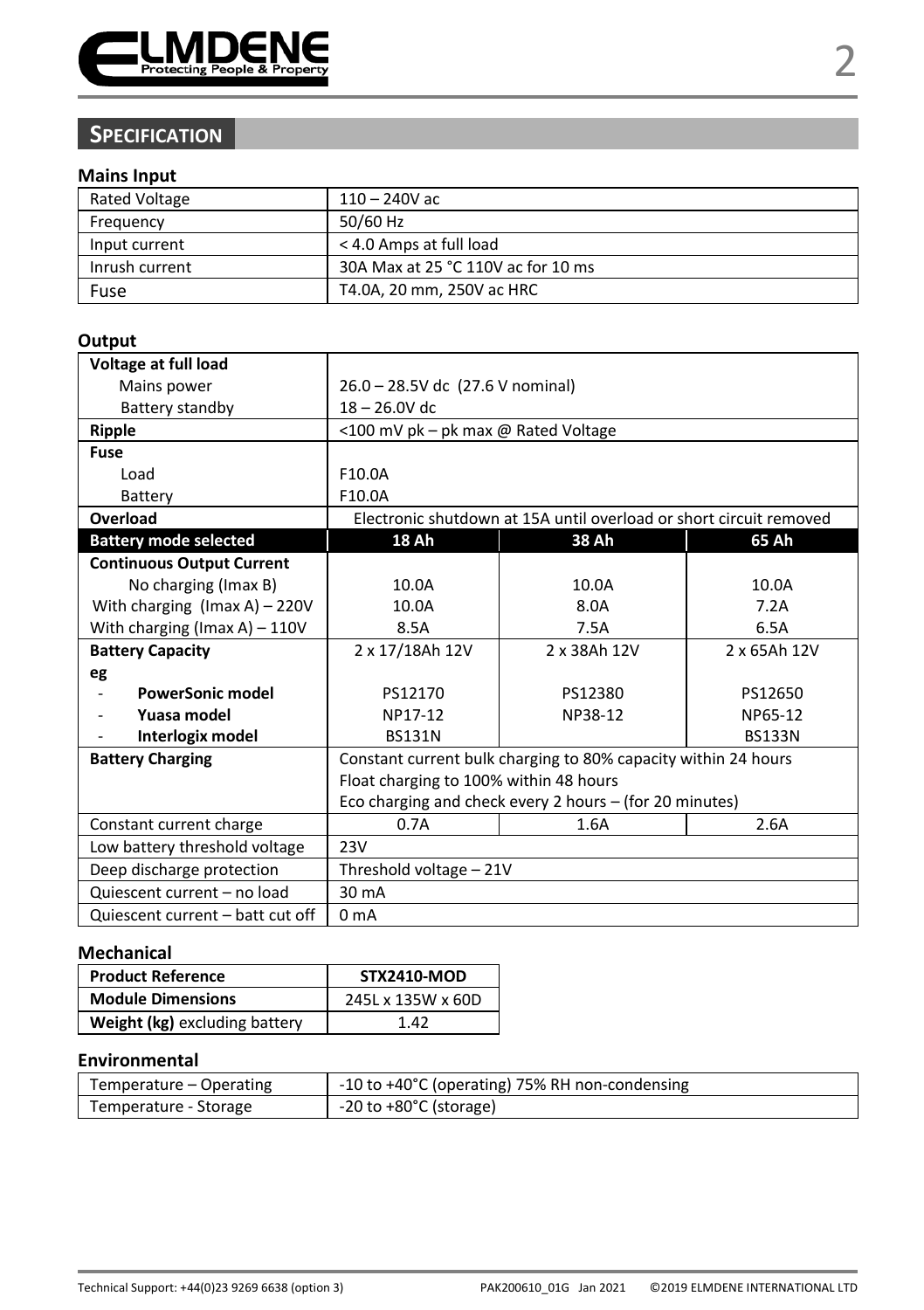

# **CONNECTIONS**

| Load Output $++/--$            | Screw terminals Voltage output to load                            |
|--------------------------------|-------------------------------------------------------------------|
| <b>GEN PSU Fault (normally</b> | 0.10A @ 60V dc 16 $\Omega$ solid state relay contacts, volt free  |
| closed contact)                | Open if Mains failed and battery voltage < 23V or fault PSU fault |
|                                | condition, (see below)                                            |
| EPS Fault (normally closed     | 0.10A @ 60V dc 16 $\Omega$ solid state relay contacts, volt free  |
| contact)                       | Open if loss of mains for > 10 seconds                            |
| Temperature sensor             | Thermistor input from supplied battery terminal thermistor.       |
| $BATT + / -$                   | Connection to back up battery using supplied battery lead         |
| $FAN + / -$                    | Not used                                                          |
| RS232 serial interface         | 4 pin header                                                      |

# **SIGNALLING AND DIAGNOSTICS**

# **Fault Outputs**

| <b>EPS Fault</b> | <b>GEN Fault</b> | <b>Condition</b> | <b>Possible Cause</b>                 | <b>Action</b>             |
|------------------|------------------|------------------|---------------------------------------|---------------------------|
| <b>CLOSED</b>    | <b>CLOSED</b>    | Normal           | Mains present                         | None                      |
|                  |                  | operation        | Battery healthy                       |                           |
| OPEN             | <b>CLOSED</b>    | Standby          | Mains lost                            | Investigate loss of mains |
|                  |                  | Mode             | Battery driving load                  |                           |
| <b>CLOSED</b>    | <b>OPEN</b>      | Fault            | <b>Blown fuses</b>                    | Investigate fault source  |
|                  |                  | Present          | using diagnostic LED<br>Battery fault |                           |
|                  |                  |                  | Rectify fault where<br>Overload       |                           |
|                  |                  |                  | Internal fault                        | possible                  |
| OPEN             | <b>OPEN</b>      | <b>PSU</b>       | Mains lost                            | Restore mains as soon     |
|                  |                  | Shutdown         | Standby battery exhausted             | as possible               |

# **LED Indication**

| YELLOW LED         | <b>Fault LED</b> |
|--------------------|------------------|
| <b>GREEN LED</b>   | Mains supply On  |
| <b>DIAGNOSTICS</b> | Diagnostic LED   |

# **Fault Diagnostic table – Front panel - User**

| <b>Yellow LED</b><br>Fault        | Green LED<br>Mains | Condition    | <b>Possible Cause</b>                                                    | <b>Action</b>                |
|-----------------------------------|--------------------|--------------|--------------------------------------------------------------------------|------------------------------|
| OFF                               | ON                 | Normal       | Mains present                                                            | None                         |
|                                   |                    | operation    | Battery healthy                                                          |                              |
| <b>FLASH</b><br><b>CONTINUOUS</b> | ON OF OFF          | Fault        | <b>Blown fuses</b><br><b>Battery fault</b><br>Overload<br>Internal fault | Contact service<br>engineer  |
| 1 PULSE                           | OFF                | Standby Mode | Mains lost<br>Battery driving load                                       | Investigate loss of<br>mains |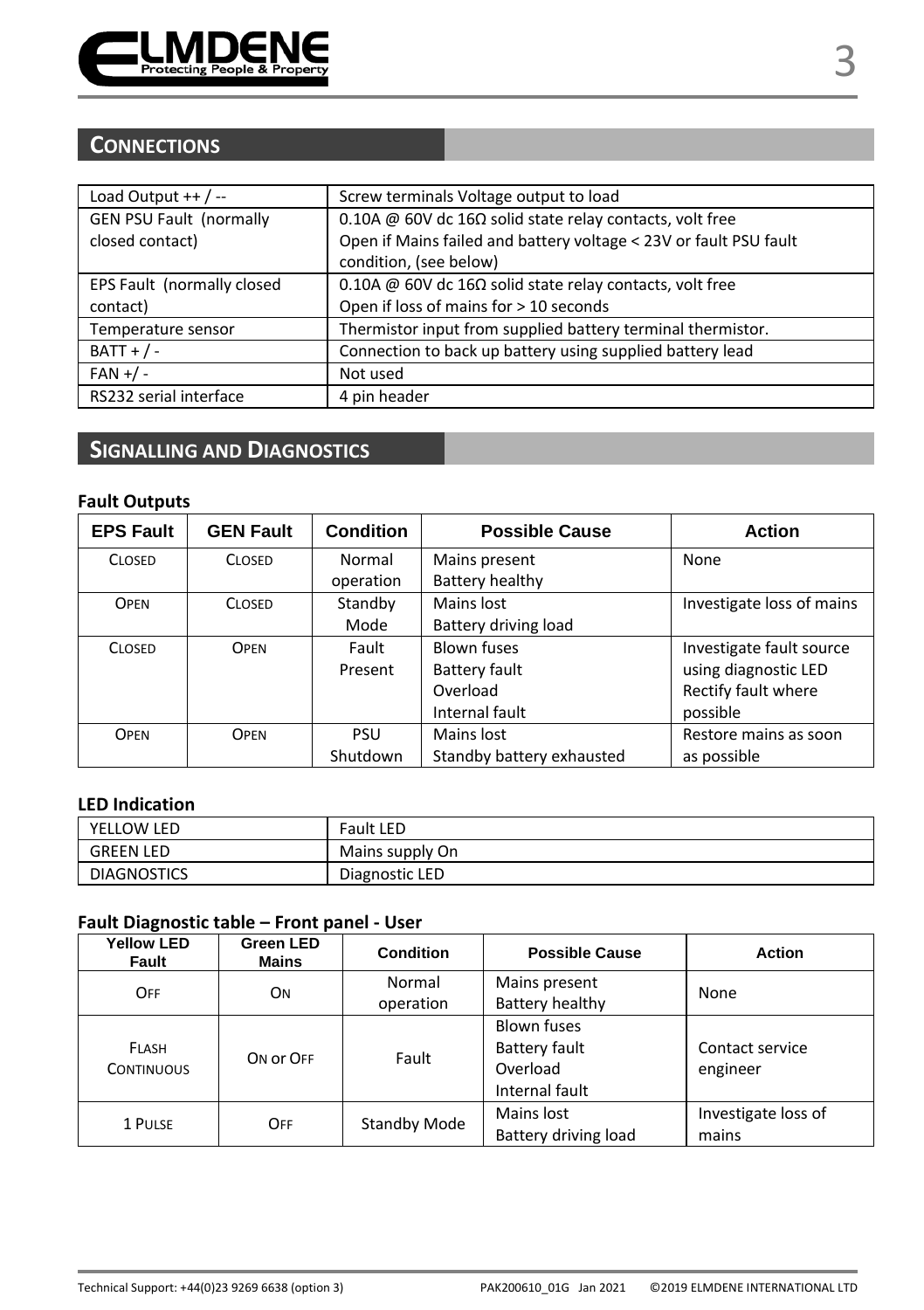

#### **Fault Diagnostic table – Internal - Engineer**

| <b>Orange LED</b><br><b>Diagnostic</b> | <b>Green LED</b><br><b>Mains</b> | Condition                             | <b>Possible Cause</b>                                                              | <b>Action</b>                                                                                            |
|----------------------------------------|----------------------------------|---------------------------------------|------------------------------------------------------------------------------------|----------------------------------------------------------------------------------------------------------|
| OFF                                    | ON                               | Normal<br>operation                   | Mains present<br>Battery fully charged                                             | None                                                                                                     |
|                                        | OFF                              | Standby<br>Operation                  | Mains Lost. No faults present<br>Battery driving load                              | Investigate loss of mains                                                                                |
| <b>FLASH</b><br><b>CONTINUOUS</b>      | ON OF OFF                        | No output                             | Output fuse blown<br>Output overload<br>Output short circuit                       | Check and replace<br>output fuse<br>Disconnect output load<br>and test load                              |
| 1 PULSE                                | ON                               | Battery<br>Charging                   | No faults active<br>Battery charging normally<br>but<br>< 90% of full charge       | None                                                                                                     |
| 2 PULSES                               | ON                               | No Battery                            | <b>Battery disconnected</b><br>Battery fuse blown<br>Battery heavily discharged    | Check battery<br>connections<br>Check battery fuse<br>Check battery condition<br>Replace battery if aged |
|                                        | OFF                              | Low Battery<br>Volts                  | <b>Standby Mode</b><br>Battery almost discharged                                   | Restore mains                                                                                            |
| 3 PULSES                               | ON OF OFF                        | <b>Battery Fault</b>                  | High impedance in battery<br>connection<br>Battery internal fault                  | Check battery<br>connections for<br>corrosion. Replace<br>battery if aged                                |
| <b>4 PULSES</b>                        | ON OF OFF                        | <b>Charger Fault</b>                  | Internal failure of battery<br>charger                                             | Return to manufacturer                                                                                   |
| 5 PULSES                               | ON OF OFF                        | Battery<br>Temperature<br>Probe Fault | Battery temperature monitor<br>disconnected or damaged<br>PSU running in Safe Mode | Check temperature<br>sensor connections and<br>condition of sensor.<br>Replace if suspect                |
| ON<br><b>CONTINUOUS</b>                | ON OF OFF                        | <b>Internal Fault</b>                 | Software fault detected<br>PSU running in Safe Mode                                | Return to manufacturer                                                                                   |

# **INSTALLATION**

This unit is only suitable for installation as permanently connected equipment. The PSU is NOT SUITABLE for external installation.

This unit must be fed from a mains power source having a separate (approved) disconnect device and fitted with a fuse or other over-current protection device rated at 5A maximum. Ensure that the disconnect device used has appropriate earth fault protection to the applicable standard.

Where the PSU is used to provide power to a fire alarm circuit, the mains isolation and disconnect device should be provided solely for this purpose and be suitably marked "FIRE ALARM – DO NOT TURN OFF". All cabling should meet national and local fire system installation regulations, e.g. FP200 type cable for high integrity installations.

The PSU should be installed according to all relevant safety regulations applicable to the application.

Where the PSU Fault and EPS Fault outputs are used, they should only be connected to circuits having voltages less than 60V dc.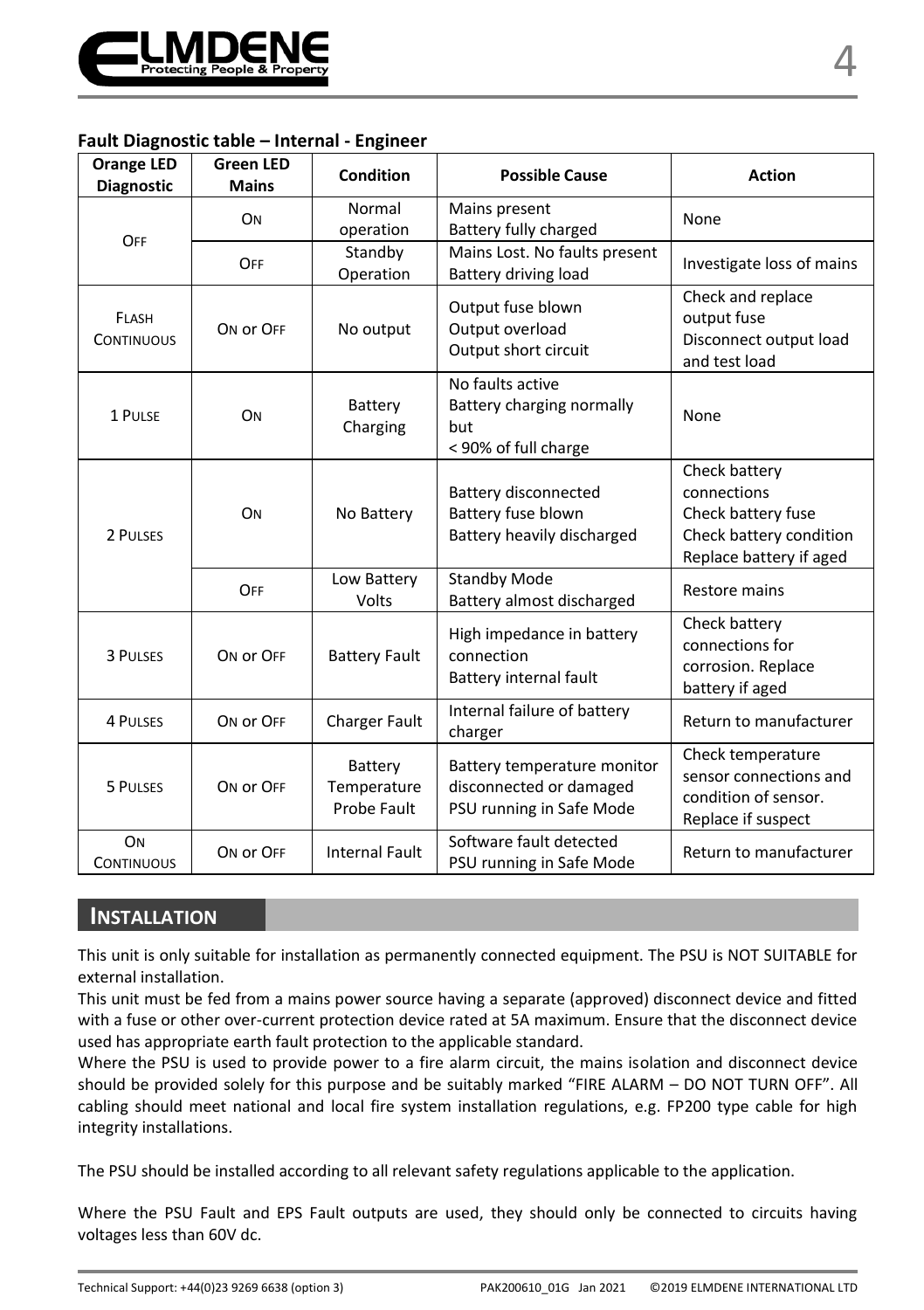

### **Cable Sizing**

- 1) Mains input cable must be to the applicable standard with a 5A or greater current capacity, i.e. 0.75 mm<sup>2</sup> nominal conductor area, having a minimum operating voltage of 300/500 Vac.
- 2) The low voltage output cable must be sized to carry the rated load current to the devices connected to the PSU.
- 3) All cabling should be securely fastened in position.

#### **Mounting the Module**

4) Fix the module into the chosen enclosure using 4 x fixing points as per Fig 1 (All fixings must be used). Ensure sufficient space for heat dissipation and adequate ventilation to avoid overheating of the unit or associated batteries.



#### **Mains Power Up**

- 1) With no external connections made to the PSU, connect the mains input wires to the terminal block, *ensuring that the mains isolator (disconnect device) is open*. Fasten wiring in place with cable tie to saddle. *Note: Equipment must be earthed.*
- 2) Apply mains input. Ensure that the green Mains LED illuminates and that the yellow Fault LED flashes after approximately 20s (indicating a disconnected battery).
- 3) Disconnect the mains power.

#### **Load Output and Remote Signalling**

4) Connect the EPS and PSU Fault outputs to the appropriate inputs of control equipment if remote fault monitoring is required.

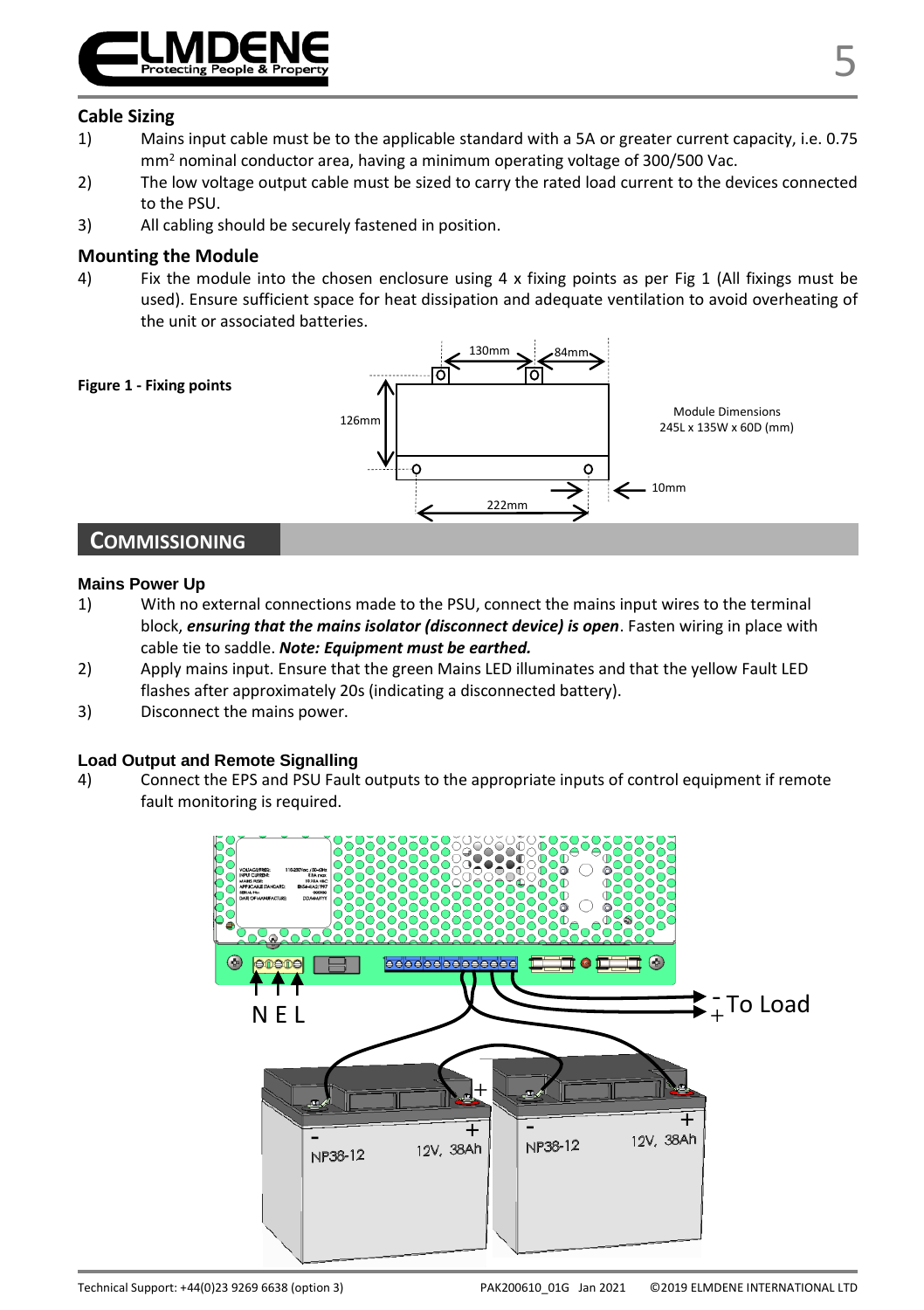

#### **Figure 2 – Power, Load and Battery connections**

- 5) Connect the load (output) wiring as shown in Figure 2.
- 6) Re-apply mains. Verify that the green Mains LED illuminates and the yellow Fault LED flashes after approximately 20s (disconnected battery).
- 7) If connected, verify that the EPS Fault monitor shows a *closed* contact and the PSU Fault monitor shows an *open* contact.
- 8) Perform a full functional test of system including full alarm condition.
- 9) Disconnect the mains supply.



#### **Figure 3 – Terminal labels**

#### **Standby Battery**

10) Select the Battery type by placing the link (above the Battery fuse) in the appropriate location to select (17/18Ah, 38Ah or 65Ah) batteries. This changes the maximum bulk charge current, and therefore enables higher load current to be used when smaller batteries are required. Put the link on the left hand two pins for 17Ah, the middle pins for 38Ah and the right hand two pins for 65Ah batteries.



#### **Figure 6 – Standby battery size selection links**

- 11) Connect the two 12V standby batteries in series using the single cable provided. Connect the *negative* of one battery to the *positive* of the other. *DO NOT CONNECT* the other two battery terminals to each other.
- 12) Connect the free Positive and Negative terminals of the batteries to the PCB terminals Batt+ and Batt - using the cables provided. See Figures 2 & 3.
- 13) Connect the battery temperature sensor (two white wires) to the PCB terminals TMP Sens. See Figure 3.
- 14) If the batteries are housed remotely and the standard battery leads are not long enough, use the extended battery lead assembly, part No BAT-LD-T-24-300. Ensure temperature sensor and battery connections are made according to figure 3.
- 15) Re-apply the mains power and verify that the yellow Fault LED stops flashing after about 20s (battery connection detected). Verify that the remote GEN PSU Fault monitor shows a *closed* contact.
- 16) Disconnect the mains power. Verify that the green Mains LED extinguishes and the yellow Fault LED starts to pulse (indicating that the PSU is running from its standby batteries).
- 17) If connected, verify that the EPS Fault monitor shows an *open* contact and the PSU Fault monitor shows a *closed* contact.
- 18) Perform a full functional test of system including full alarm condition. Verify that the standby batteries can support the system load. Note: ensure batteries have sufficient charge.

#### **Final**

19) Reconnect the mains. Verify that the green Mains LED illuminates and the yellow Fault LED extinguishes.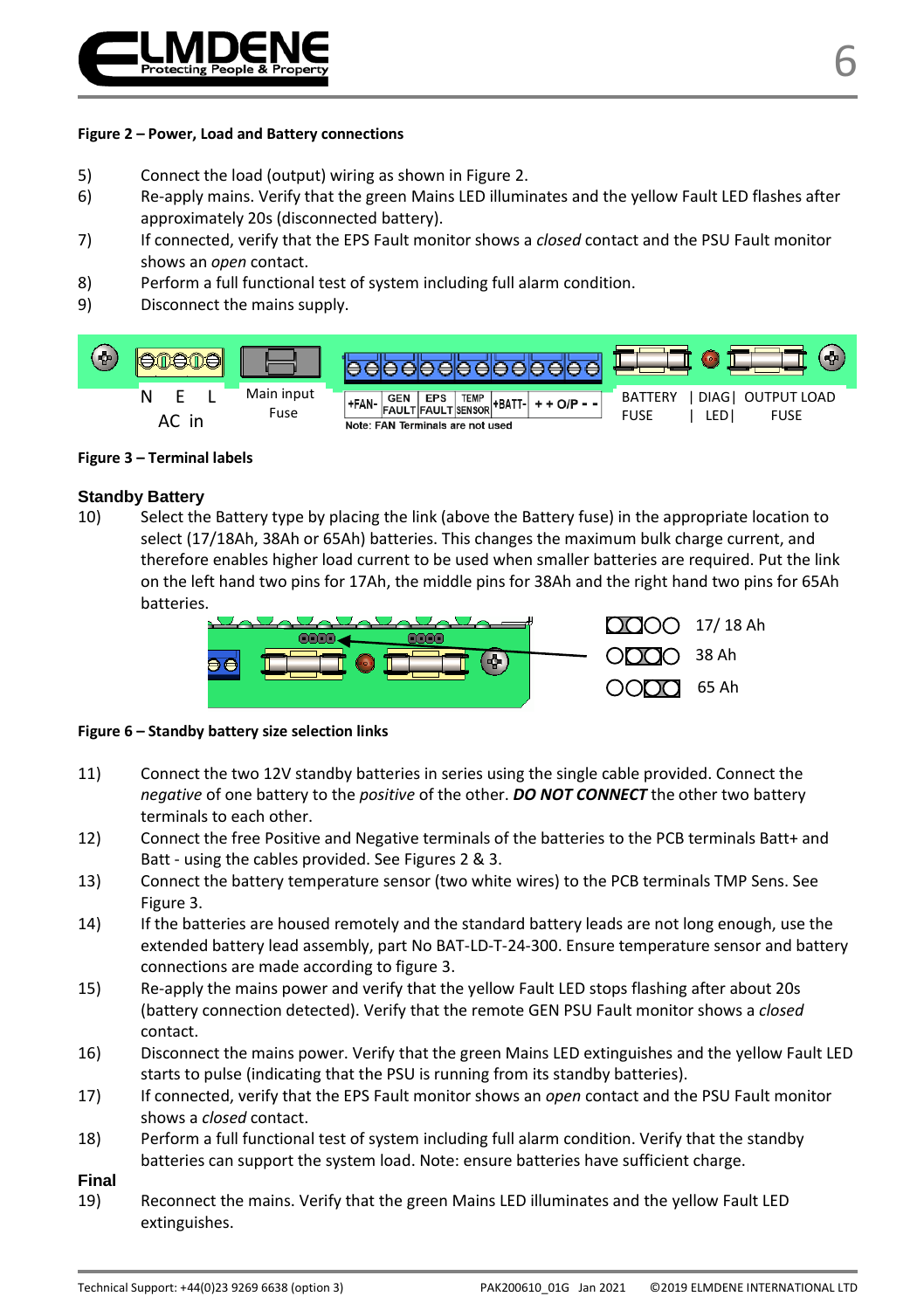

20) If connected, verify that the EPS Fault monitor shows a *closed* contact and the GEN PSU Fault monitor shows a *closed* contact.

# **OPERATING INSTRUCTIONS**

In the event of loss of mains, a battery fault or a GEN fault, the corresponding Fault signal contacts will open.

If the output of the PSU fails, the cause of the failure should be investigated e.g. short circuit load, connection of a deeply discharged battery. The fault should be rectified before restoring power to the PSU. If any of the fuses require replacing, ensure the correct fuse rating and type is used.

# **MAINTENANCE**

#### **Maintenance**

This unit is intended for use by Service Personnel only. There are NO USER SERVICEABLE parts inside.

There is no regular maintenance required of the PSU other than periodic testing, and replacement of the standby battery. *Reference should be made to the battery manufacturer's documentation to determine typical/expected battery life with a view to periodic replacement of the battery.* 

# **DIAGNOSTICS**

# **Local Diagnostics**

 $On =$  Mains Present Yellow LED **Fault Diagnostics according to table:** 

| <b>Yellow LED</b><br>(fault)            | <b>Green LED</b><br>(mains) | <b>Status</b>                                                                  |  |
|-----------------------------------------|-----------------------------|--------------------------------------------------------------------------------|--|
| OFF                                     | ON                          | <b>Normal:</b> Battery fully charged                                           |  |
| One short flash<br>every second         | ON                          | <b>Normal:</b> Battery charging but not fully charged                          |  |
| Flashing:<br>1second On<br>1 second Off | ON                          | <b>Fault:</b> Output fuse or battery fuse blown, or<br>battery missing         |  |
|                                         | <b>OFF</b>                  | Fault: No mains, output fuse blown                                             |  |
| One short flash<br>every 3 seconds      | <b>OFF</b>                  | Fault: No mains, battery supplying load.                                       |  |
| OFF                                     | OFF                         | Fault: No mains, No output, Batteries<br>disconnected or completely discharged |  |